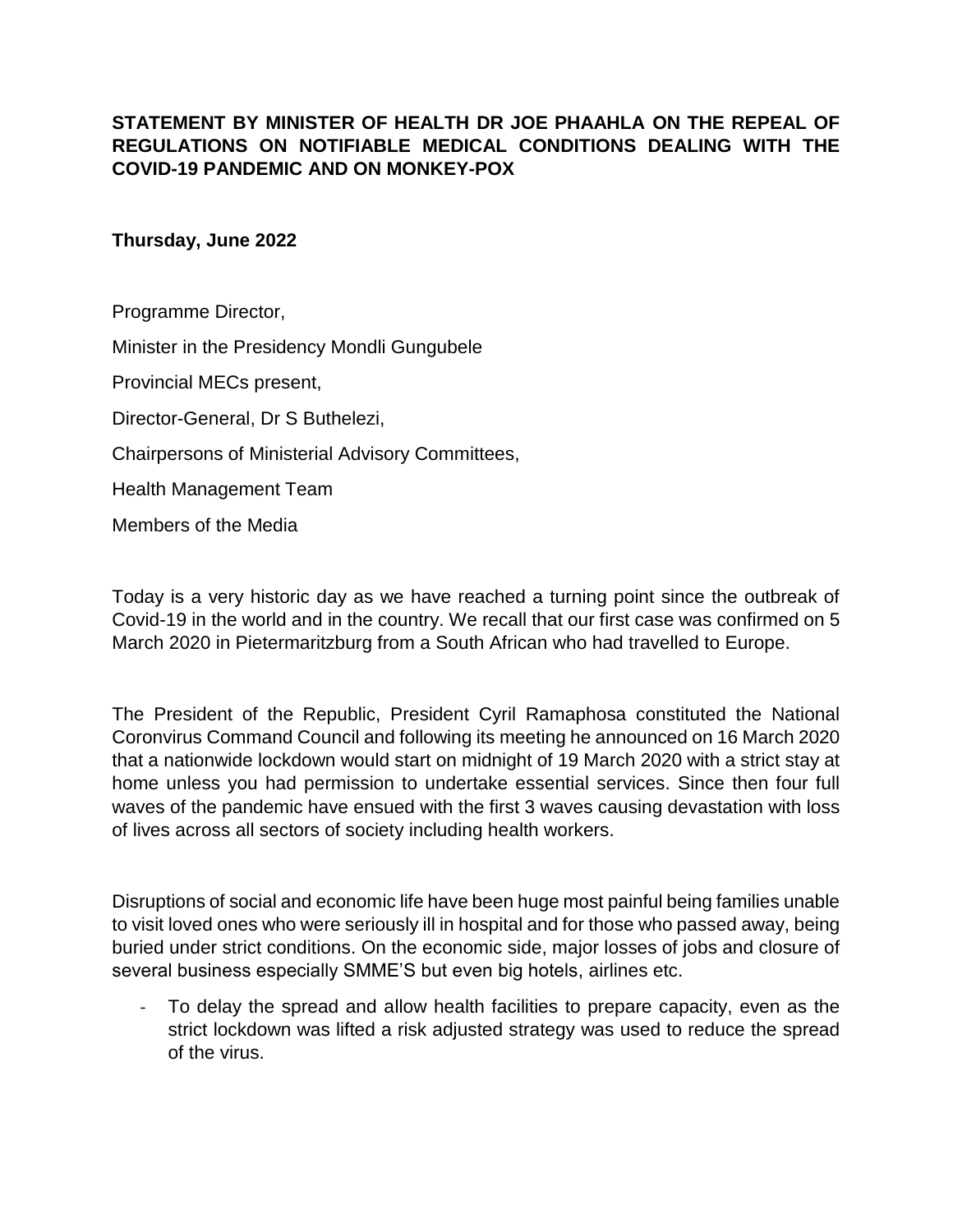- In February 2021 we started vaccination under the Sisonke program led by the MRC starting with health workers and following with Education. In May 2021 when we started with the high risk age group of 60+ and progressively rolled out vaccination until we could open for 12-17 years old in November 2021.

We want to take this opportunity on behalf of all government to thank South Africans for their support and cooperation over the last 2 years and 3 months. While there was a lot of common ground and agreement even across political lives early in the pandemic when we all thought it would be short and over within a few months, the longer it took more fatigue and disagreements on strategy started to surface. We appreciate the fact that notwithstanding the disagreements even leading to threats or even actual court actions the mainframe of our collective action remained until today. We thank South Africans for resilience in internalizing various measures of prevention and mitigation against the virus some of which will help us in dealing with some older respiratory diseases such as influenza and TB but also future respiratory epidemics.

We thank the collective leadership of our country across all sectors such as faith- based, civil society, traditional, business, academia, youth, women etc. for rising to the occasion. Even though we did not realise our goal of vaccinating at least 70% of the adult population, we take solace in that as on 22 June 36,700m vaccine doses have been administered to 20.09m adults and 1,9 children of 12-17 year old giving a total average of 50.48% with at least one dose. We applaud the big turnout of the 60+ age group who are at risk with a 70, 5% turnout and the next high risk of 50-59 years with a 66, 17% turnout.

We believe that the big turnout of the 50+ age group contributed hugely to the reduced severity hospitalization and mortality witnessed in the fourth wave and persistent up to today.

We also want to recognize the best performing province in the vaccination program, the Free State for being the only province which has reached 60% of coverage of their adult population at 60.15%. They started slow but soon picked up pace towards the end of 2021 and never looked back.

Just behind them in the mid-band are Western Cape at 57.37%, Limpopo 57%, Eastern Cape 54.53% and N. Cape at 51.45%. Gauteng has the highest is absolute numbers at 5.4m individuals vaccinated but low in percentage at 47.8% due to a huge population size together with KZN , N-West and Mpumalanga have reached a coverage of below 50%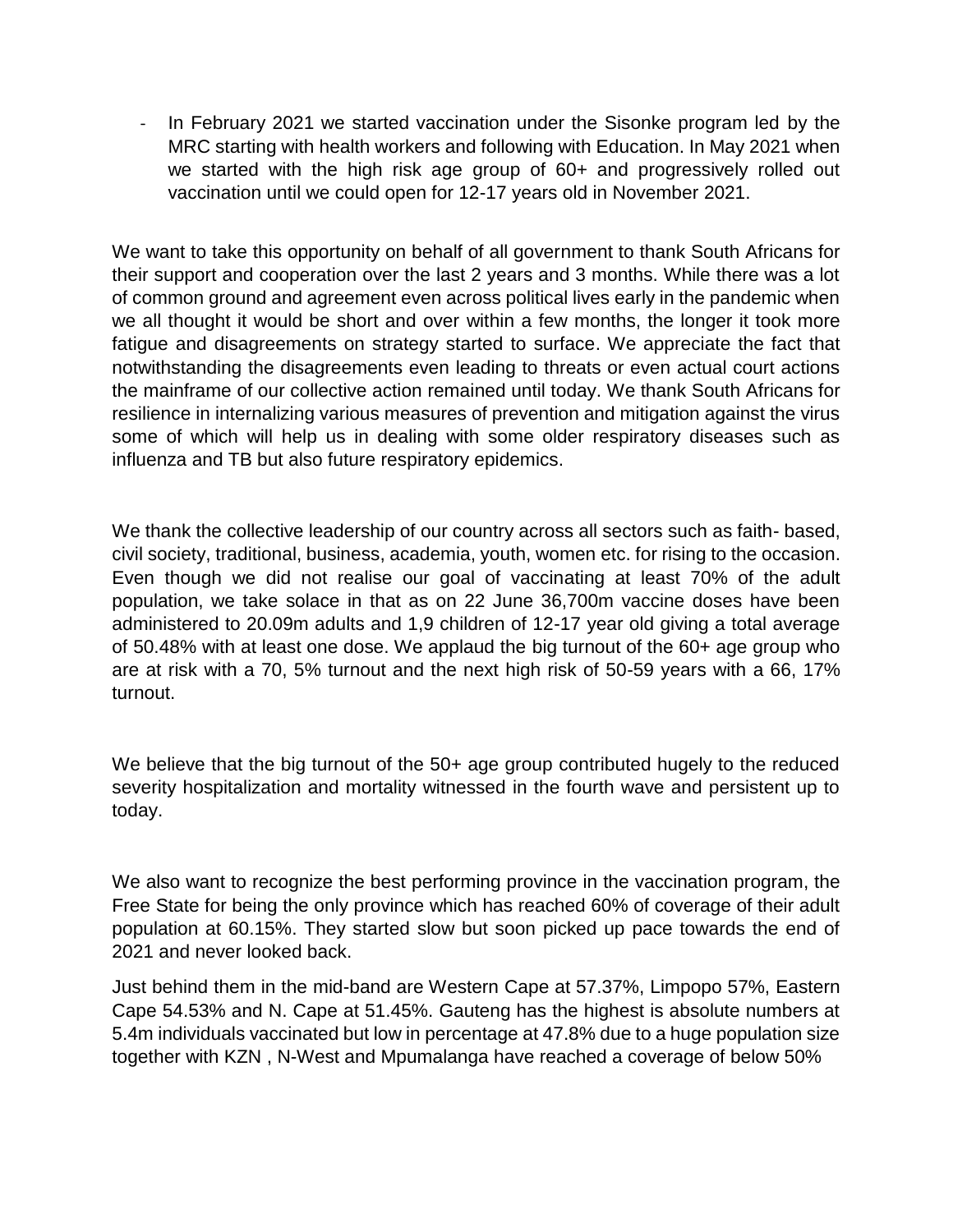The Omicron variant driving the forth wave with its rapid spread affecting the highest number of people at a very short time led to increased natural immunity.

In March this year when the impact of the  $4<sup>th</sup>$  started waning, government took the decision to exit the Disaster Management Act as an instrument to limit the impact of Covid-19. At the same time the Department of Health published Amendments to the 2017 Health Regulations on the Surveillance and Control of Notifiable Medical Conditions.

On the  $5<sup>th</sup>$  of May, we published a limited set of Regulations to provide a framework for mitigating against a spike in Covid-19 infections driven by subvariant B.4 and B.5 of the Omicron variant. During late April and most of May there was a significant peak in daily infections across the country starting to drive increased admissions to hospitals and daily deaths reported. Daily infections rose from as low as 250 cases per day in early April to just under 8000 on 15 May 2022 with positivity rate reaching 22% on 1<sup>st</sup> May and 20% on 15 May.

By mid-June the situation had taken to a very positive direction with:

- Decline in daily cases
- Decline in hospitalization
- Decline in positivity rate
- Decline in reproductive number
- And decline in reported deaths

Having monitored the positive direction for more than three weeks we came to the conclusion that the peak infection which we concluded was a limited  $5<sup>th</sup>$  wave driven by subvariants and not a new variant of concern was dissipating and that there was no more any eminent risk.

It is on this basis that we approached the NCCC and the National Health Council which is made up of all Health MECs with a proposal that the limited regulations which dealt with:

- (a) Wearing of masks indoors
- (b) Limitations of gatherings
- (c) Vaccination proof or PCR negative tests at Ports of Entry, should all be lifted

We are pleased that our proposal received full support including by the Presidential Coordinating Council and Cabinet yesterday.